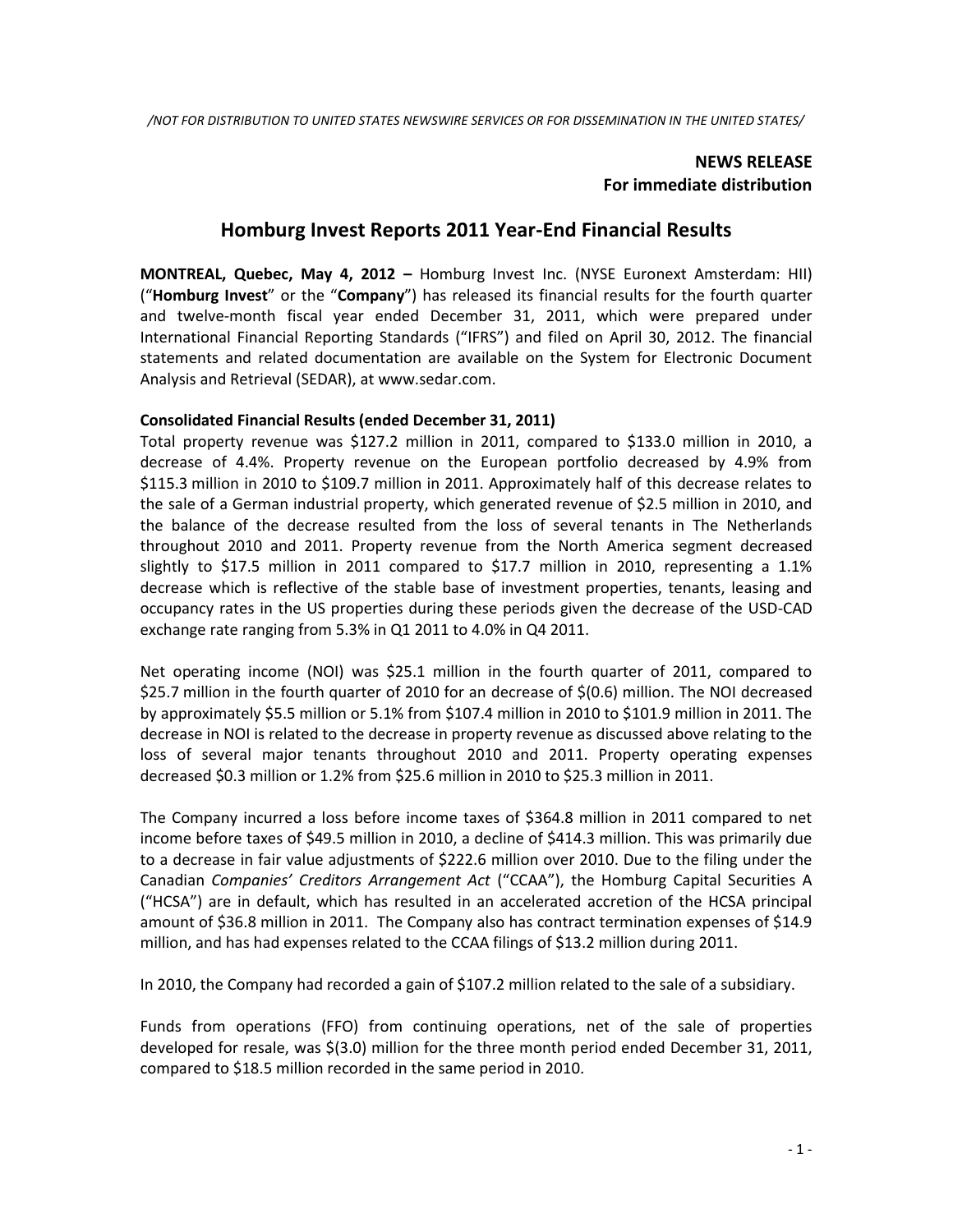# **Key Financial Results for the Year Ended December 31, 2011:**

|                                                                              | December 31, 2011<br>(millions of CDN \$, except per share items) | December 31, 2010 |
|------------------------------------------------------------------------------|-------------------------------------------------------------------|-------------------|
| <b>Property revenue</b>                                                      | 127.2                                                             | 133.0             |
| Sale of properties developed for resale                                      | 12.8                                                              | 15.1              |
|                                                                              |                                                                   |                   |
| <b>Net operating income</b>                                                  | 101.9                                                             | 107.4             |
| <b>Net loss</b>                                                              | (360.3)                                                           | (88.1)            |
| <b>Basic and diluted loss per share</b>                                      | (16.44)                                                           | (4.52)            |
| Funds from operations, net of the sale of<br>properties developed for resale | (6.8)                                                             | 14.4              |
| Funds from operations per share                                              | (0.34)                                                            | 0.71              |

*The financial statements and related documentation are available on the System for Electronic Document Analysis and Retrieval (SEDAR), at [www.sedar.com.](http://www.sedar.com/)*

The Company remains under creditor protection pursuant to the provisions of the CCAA, with its stay of proceedings having been extended by the Court respectively to December 9, 2011, March 16, 2012 and May 31, 2012, at which time the matter will be reviewed by the Court. The stay period is subject to further extensions as the Court may deem appropriate.

#### *About Homburg Invest*

Homburg Invest owns a diversified portfolio of quality commercial real estate including office, retail, industrial and development properties in Canada Europe and the United States. As of September 9, 2011, the Company and certain of its affiliates have been the object of proceedings filed under the CCAA.

#### *Forward Looking Statements*

This news release may contain statements which by their nature are forward looking and express the Company's beliefs, expectations or intentions regarding future performance, future events or trends. Forward looking statements are made by the Company in good faith, given management's expectations or intentions however, they are subject to market conditions, acquisitions, occupancy rates, capital requirements, sources of funds, expense levels, operating performance and other matters. Therefore, forward looking statements contain assumptions which are subject to various factors including: unknown risks and uncertainties; general economic conditions; local market factors; performance of other third parties; environmental concerns; and interest rates, any of which may cause actual results to differ from the Company's good faith beliefs, expectations or intentions which have been expressed in or may be implied from this news release. Therefore, forward looking statements are not guarantees of future performance and are subject to known and unknown risks. Such risks include, but are not limited to, the factors discussed under "Risk Factors" in the Company's latest annual information form, available on SEDAR at www.sedar.com. Information and statements in this document, other than historical information, should be considered forward-looking and reflect management's current views of future events and financial performance that involve a number of risks and uncertainties. Factors that could cause actual results to differ materially include, but are not limited to, the following: general economic conditions and developments within the real estate industry, competition and the management of